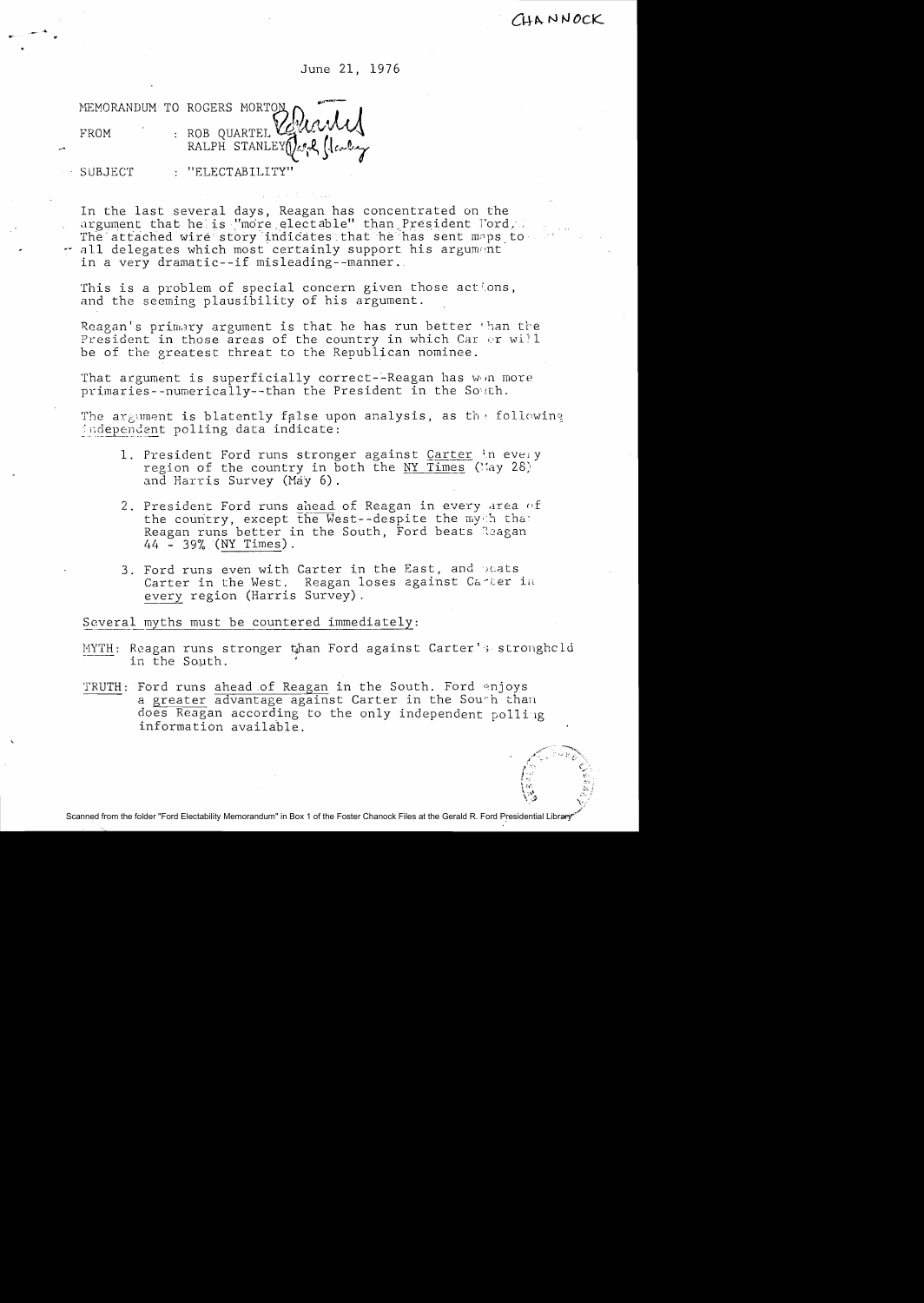- MYTH: Reagan will dominate the West against Carter: and dominates the traditional Republican areas in he Midwest.
- TRUTH: Almost 75% of the voting age population in the West lives in California, accounting for the bulk --well over 60%--of Reagan's total vote in the West.

Ford, in fact, runs a full 11% ahead of Carter in the West, while Reagan runs 9% behind.

This is bolstered by the fact that Carter picks up<br>only 10% of the vote, versus 64% for other Democratic candidates, in the West ...

> $\mathbf{x}^{\prime}$ میہ مير

In the Midwest, Ford beats Reagan 2 to 1 (59% to 28%).

Ford's advantage here is particularly important, since the Midwest is Carter's second strongest area.

MYTH: Reagan will pick up the Independent vote.

TRUTH: Reagan loses to Carter by 18% among Independents, according to the NY Times survey.

> Ford, on the other hand, runs even with Carter among Independents--and better among the College educated and the business community (Reagan loses by 17% amorg businessmen--traditionally strong Republican sector).

Finally, in the East, where Republicans will have to pick up electoral votes from states like New York and Pennsylvania, Ford draws even with Carter--but Reagan loses to Carter by almost 2 to 1.

## CONCLUSION:

Reagan enjoys no advantages in any area of the country against Carter--and no advantages over Ford, except in his own state of California.

Ford, on the other hand, does better than Reagan against Carter in the South; has at least an even chance against Carter in the critical East; and enjoys a strong advantage over Carter in the West.

Ford is not only more electable than Reagan--he's more electable against the one that counts--Jimmy Carter.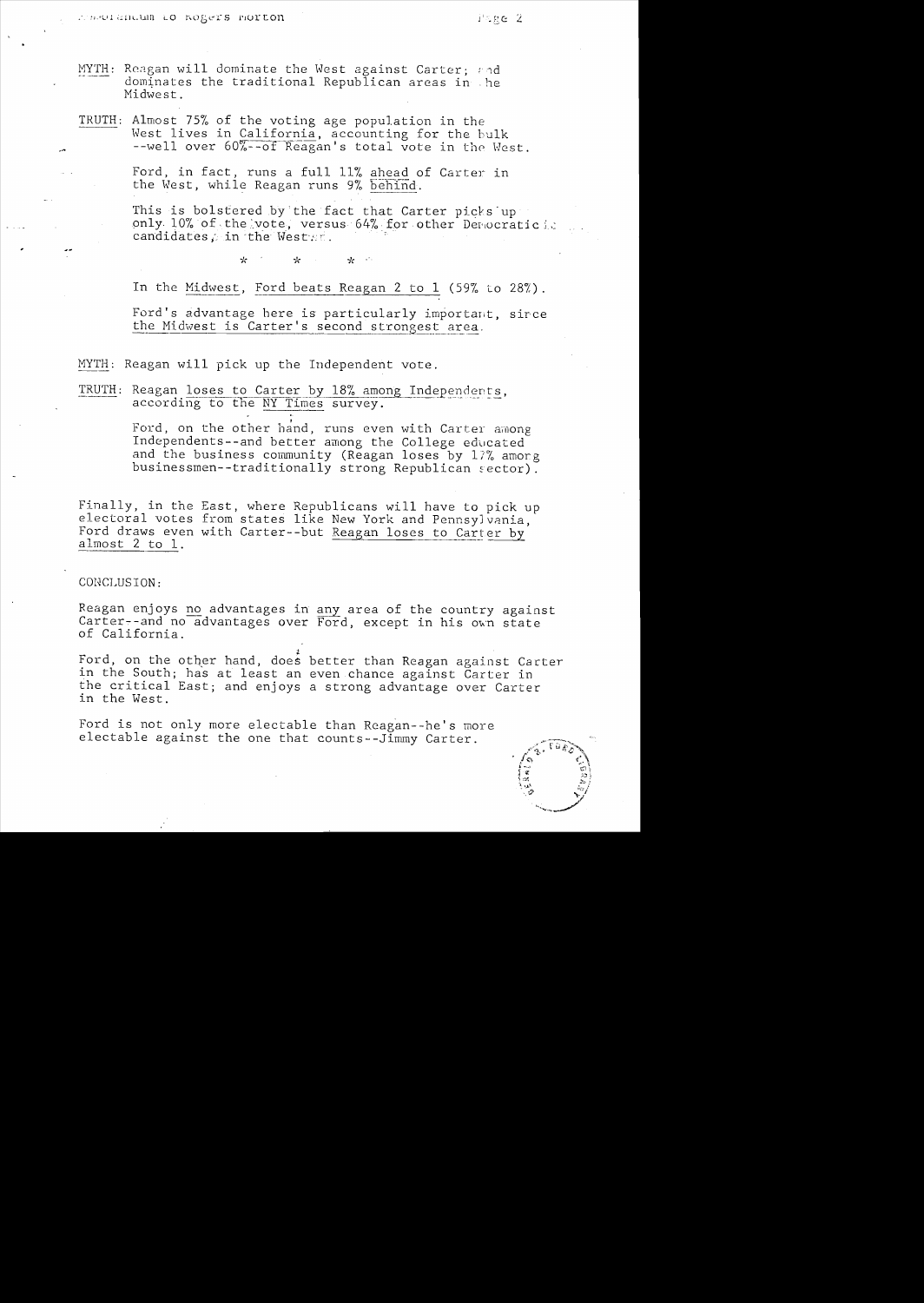**ANDER DONALD L'AMBRÉ** 

LCB ANGELES (UPI) -- IN HIS RACE-TO-THE-WIRE SPRINT ROAINST PRESIDENT FORD: RONALD REAGAN IS INCREASINGLY HAMNERING AWAY AT THE ONE ISSUE HE THINKS MAY DECIDE WHO WINS AT KANSAS CITY --ELECTABILITY.

 $\omega$ 

DESPITE EARLY RELUCTANCE TO TAG FORD AS A LOSER, REAGAN IS NOT STRIKING HARDEST ON THE CLAIM THAT HE HAS A BETTER CHANCE HAN THE PRESIDENT OF DEFERTING JINNY CARTER IN NOVEMBER.

UNCOMMITTED DELEGRTES AND THOSE YET TO BE CHOSEN ARE PRIVIDED BY RERGRA'S FORCES WITH MAPS SHOWING THE CALIFORNIAN HAS WON A BROAD R BASE OF SUPPORT IN MORE REGIONS OF THE COUNTRY THAN FORD. MOREOVER, BEFORE CLOSED DOOR CRUCUS MEETINGS WITH IOWA CELEGARES AT THEIR WEEKEND CONVENTION, REAGAN BLUNTLY DECLARED THAT JNLY E NON-WASHINGTON CANDIDATE SUCH AS HIMSELF COULD WAGE A WINNING OFFENSIVE RGAINST CARTER'S ANTI-WASHINGTON CAMPAIGN.

"ONLY AN ANTI-ESTABLISHMENT CANDIDATE IS GOING TO HAVE A CHANCE RURINST JINNY CRRTER, NONE GOP DELEGRIE QUOTED REAGRN AS SAFING. "FORD HAS BEEN PART OF THAT ESTABLISHMENT MOST OF HIS ENTILE ADULT LIFE."

IN APPEARANCES, IN IOWA AND WASHINGTON STATE SATURDAY -- WHERE HE WON 48 DELEGRTES TO FORD'S 26 -- REAGAN CLOSED HIS STRNDARD CAMPGIGN SPEECH WITH A FERVENT PITCH ON "THE ISSUE OF ELECTABILITY (N NOVEMBER."

REAGAN STRATEGISTS SAY THAT IN THE CLOSING DAYS OF THE EATTLE FOR DELEGRIES, THE ISSUE WILL BE PRESSED EVEN HARDER.

UPI 06-21 08:59 AED

**THE THE STATION OF LOW LIKE WA**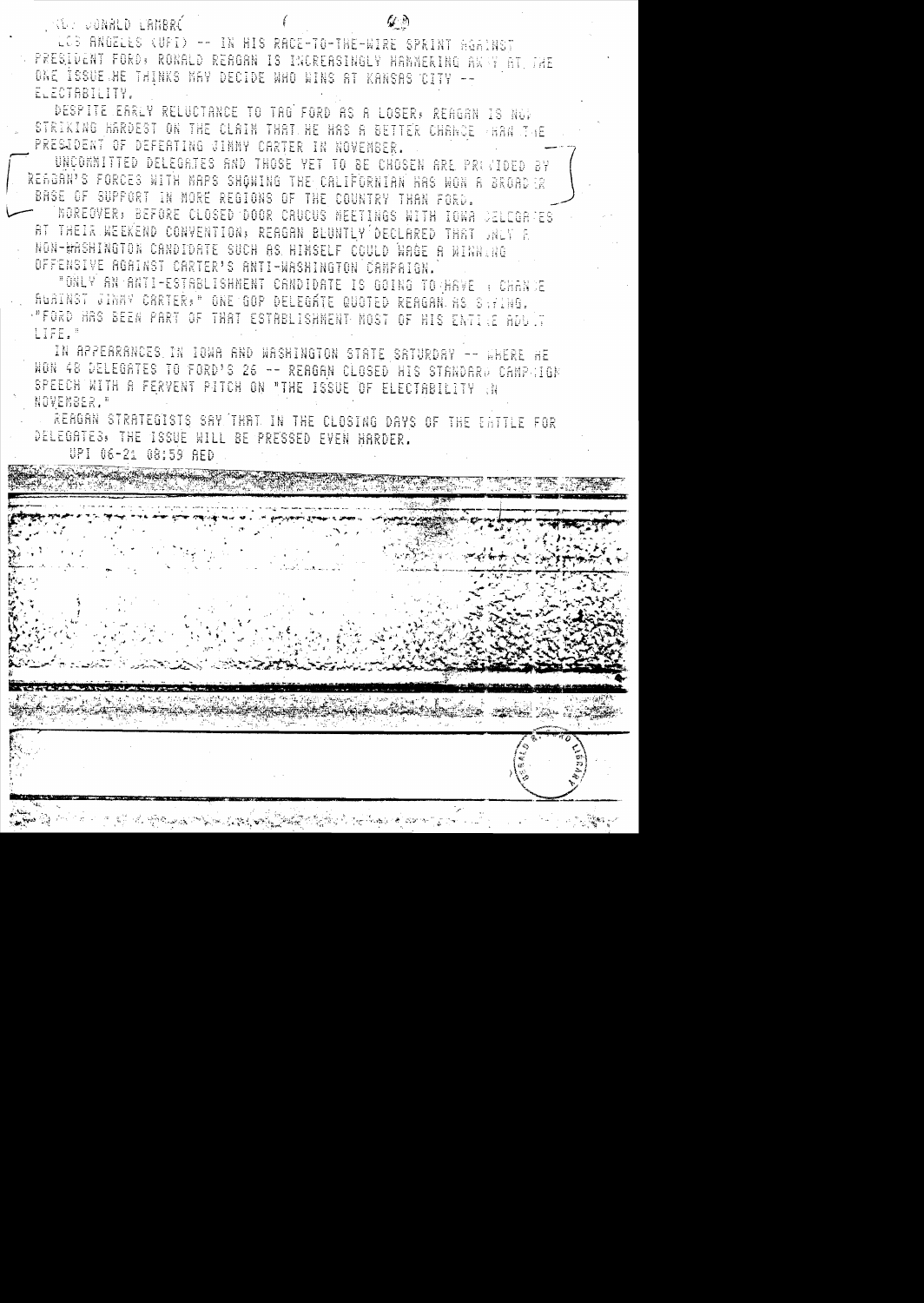

به چه<br>په